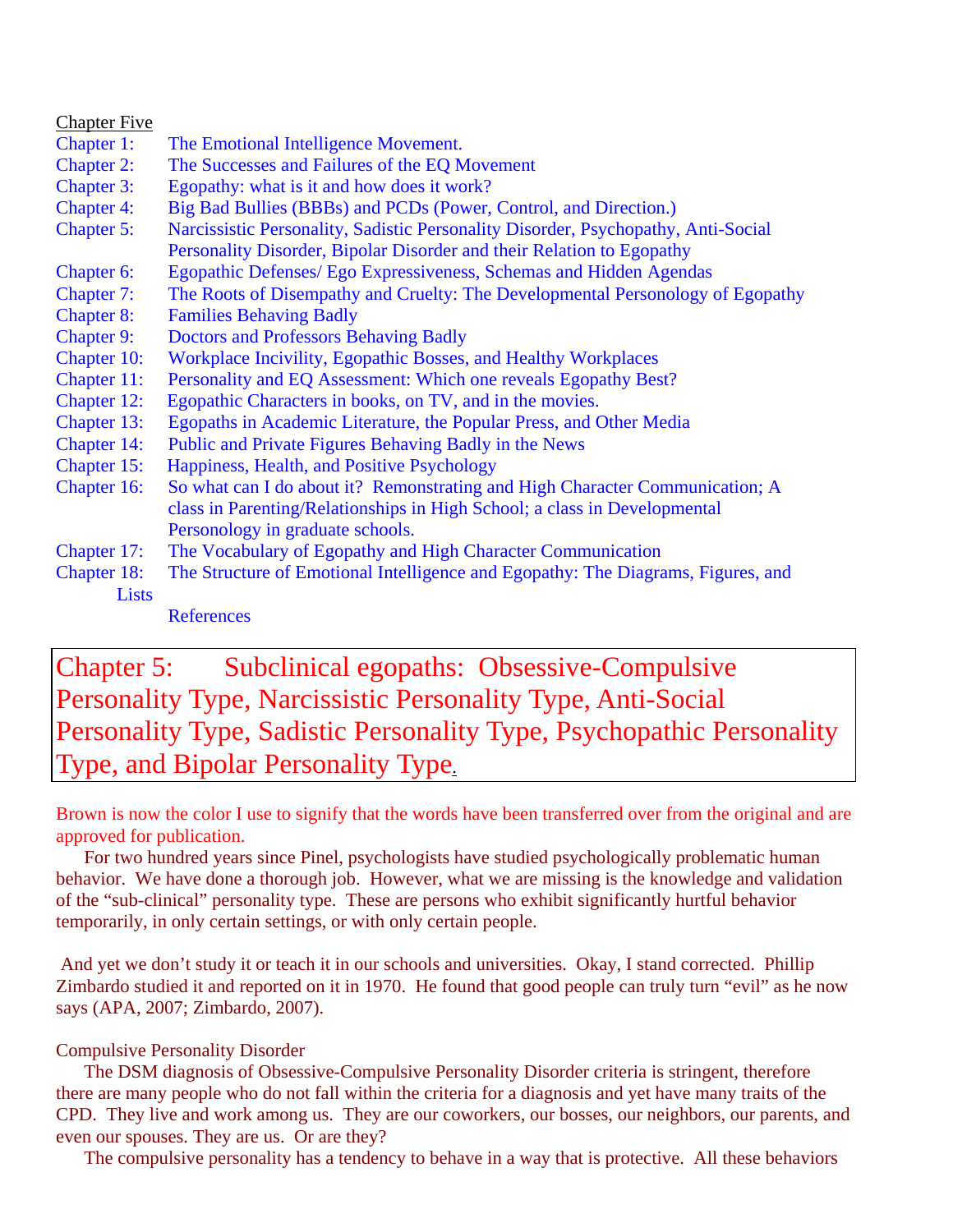come from an ego that was not formed well during the first fifteen years of the person's life. Something happened. There are several scenarios but in actuality there are no two scenarios which are the same. Each egopath has his or her own story to tell. Each has an incident or series of incidents which shaped their egopathic behavior.

### Psychopathy

 If this drive to harm others becomes an internal, permanent part of the personality, then the person will become a cold and ruthless psychopath. Who and what a psychopath is should be perfectly clear. After all, we have the perfect picture of a psychopath in Hannibal Lector in Silence of the Lambs. Still, there is a lot of confusion about what a psychopath really is. One misleading article found in the Harvard Business Review was written by Gardiner Morse. Morse named a couple of psychopaths and then said "This is not what a psychopath is." In my mind the perfect example of a psychopath is Charles Manson. Manson was a hippie, madman in the sixties who controlled and commandeered a group of drugged hangers-on which temporarily included Beach Boys drummer and brother Dennis Wilson. The Beach Boys even sang a song on TV which Manson wrote. Manson would have scored the highest score, a 30, on Hare's psychopathy checklist (PCL), I believe. Hollywood versions of Charles Manson: Freddy Krueger and Brando's Colonel Kurtz are close enough to the real thing to deserve the moniker of "psychopath." Why did Gardiner Morse try to steer the reader away from recognizing these prototypes as psychopathic? It seems he was trying to draw attention to the "true" psychopaths who reside in the everyday world of corporate America.

### Poor Ego Development (PED)

 The prefix "*mal*" means "bad" in Latin and in Spanish. Many English words begin with the word *mal*, for instance, maladaptive, maldeveloped, maladjusted, and malignant. These are common words to describe egopaths. Aaron T. Beck, who adopted a schema approach for his cognitive epistemology, suggested that people make "maladaptive assumptions" about the situations they encounter in life. I call these assumptions "If .. Then" statements. Otto Kernberg calls egocentric, personality disordered behavior "malignant narcissism." These divergent concepts can be integrated.

 Most egopaths carry cognitive schema which were formed from "trauncil" experiences which have left them with maladaptive assumptions such as.. "If I allow my true self to be known… Then I will be vulnerable to attack." I knew one psychologist who revealed an If … Then statement that he carried in his mind. "If I appear to be weak…Then he'll take advantage of me and not respect me." It was revealed in his words: But don't think that my kindness is weakness...." I was confused by that statement because I don't think in terms of "weakness" and "taking advantage" of it. But evidently he had had an upbringing that left him concerned about supervisees that might take advantage of him if he did not show that he was "strong" or "in control." It became clear that he suffered from Compulsive Personality Disorder (see a transcript of his controlling behavior in the long version of this book. Cost: \$100).

#### Conduct Disorder

 It is interesting to notice that the traits for Conduct Disorder are similar to the behavior of egopaths. This is not surprising since Conduct Disorder (a childhood diagnosis) is a precursor to Anti-Social Personality Disorder (an adult diagnosis). But both diagnoses are the official nomenclature of the APA for a syndrome that is "egopathy on steroid," so to speak.

 Let's begin with the "A" group of criteria for Conduct Disorder in the DSM-IV. Number One is (the person) "Often bullies, threatens, or intimidates others." This behavior is also a hallmark of egopaths… at home and in the workplace. The rest of the "A" symptomatic traits are those that differentiate an egopath from one who has crossed over into Conduct disorder and Anti-social Personality Disorder. The criteria are:

2. Often initiates physical fights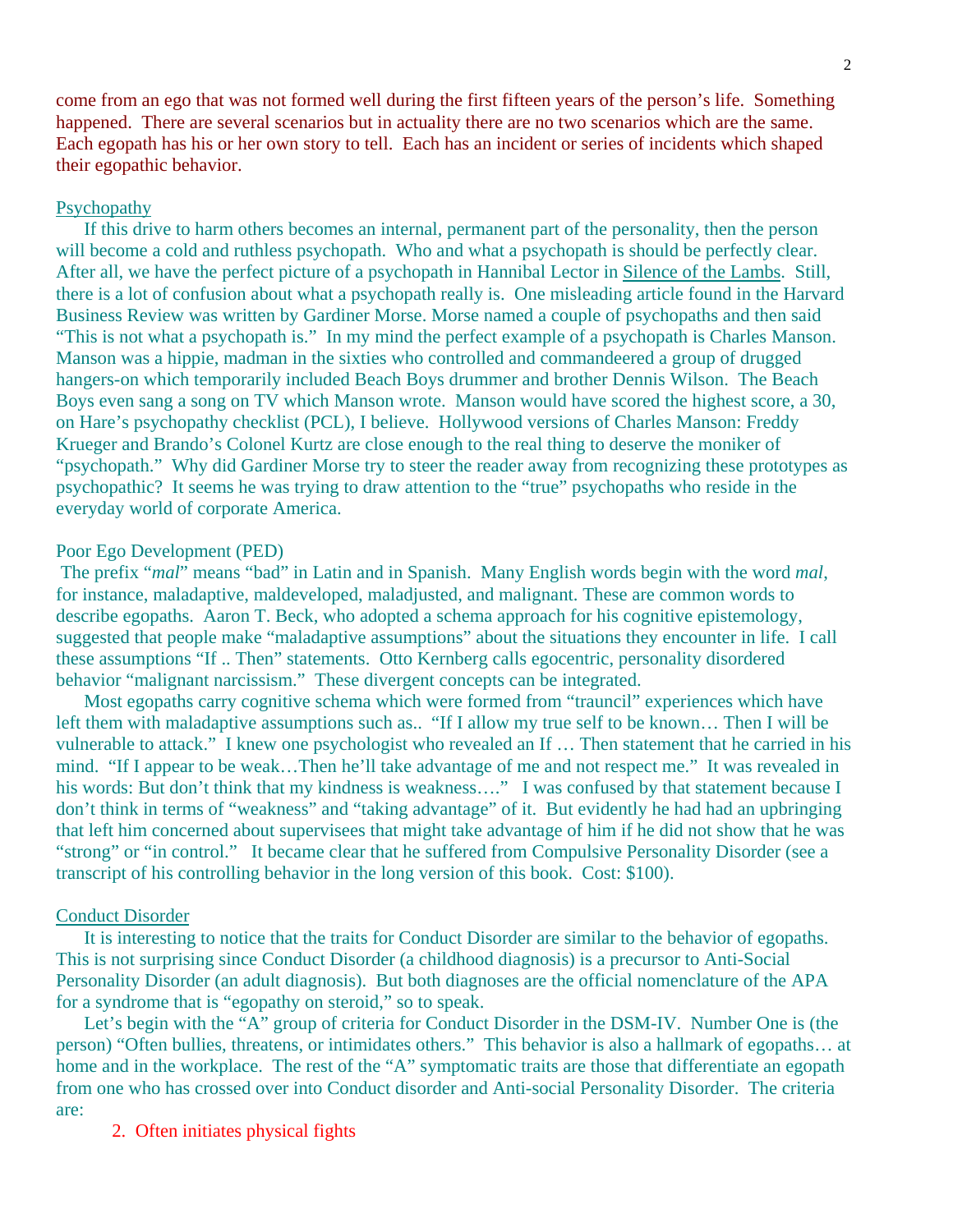Commentary:

Number 2: Egopaths are prone to getting physical with a spouse or child and will threaten physical harm in the event the family member does not follow the rules of the house. The worst egopaths that cross the line into physical violence have also just crossed the line into Anti-Social Personality. The worst case scenarios you read about in the paper, the ones that become "momentary psychopaths," are those that decide to kill their spouses, their children, and even themselves.

3. Has used a weapon that can cause serous physical harm to others (e.g. a bat, brink, broken bottle, knife, gun)

Number 3: The angry type of egopath is prone to be interested in guns, hunting, baseball, chopping wood, and hammering because of the aggressive force that is utilized in these activities. (Not everyone who uses these tools is an angry egopath, let's be clear about that)

### 4. Has been physically cruel to people

Again, the angry egopath will grab someone's arm or even hit someone if the stress in his life has just built up to an unbearable place.

### 5. Has been physically cruel to animals

Egopaths will be able to tell a story or two of when they were cruel to animals when they were children. An adult egopath may even kick the dog or throw the cat. (My uncle once beat a stray dog to death with a 2x4 board *and* did it in front of his children. An incredible act of egopathy.)

### 6. Has stolen while confronting a victim

Egopaths won't do armed robbery but they will scheme about how to rip off the company they work for in order to get revenge or get something they want.

### 7. Has forced someone into sexual activity

Male egopaths are notorious for forcing girlfriends and wives to have sex with them. They have a plausible answer for their behavior or an apology when it's all over. But it tends to happen again and again. Egopaths fly just under the radar for rape and it usually goes unreported.

### The Destruction of Property

8. Has deliberately engaged in fire setting with the intention of causing serious harm

### 9. Has deliberately destroyed others' property

Again, the only the angry egopath will destroy property. (I once had a roommate, a really nice guy. But when he decided to break up with his very sweet girlfriend she got into our apartment and trashed and destroyed property in his room.)

### Deceitfulness or theft

 10. Has broken into someone else's house, building, or car Egopaths generally don't break into homes but they will break into a girlfriend's or boyfriend's email account. (again, doing so does not diagnose you as an egopath).

 11. Often lies to obtain goods or favors or to avoid obligations (i.e. "cons" others) Conning or lying is a behavior of an egopath

 12. Has stolen items of nontrivial value without confronting a victim (e.g. shoplifting, but without breaking and entering; forgery).

Serious violations of rules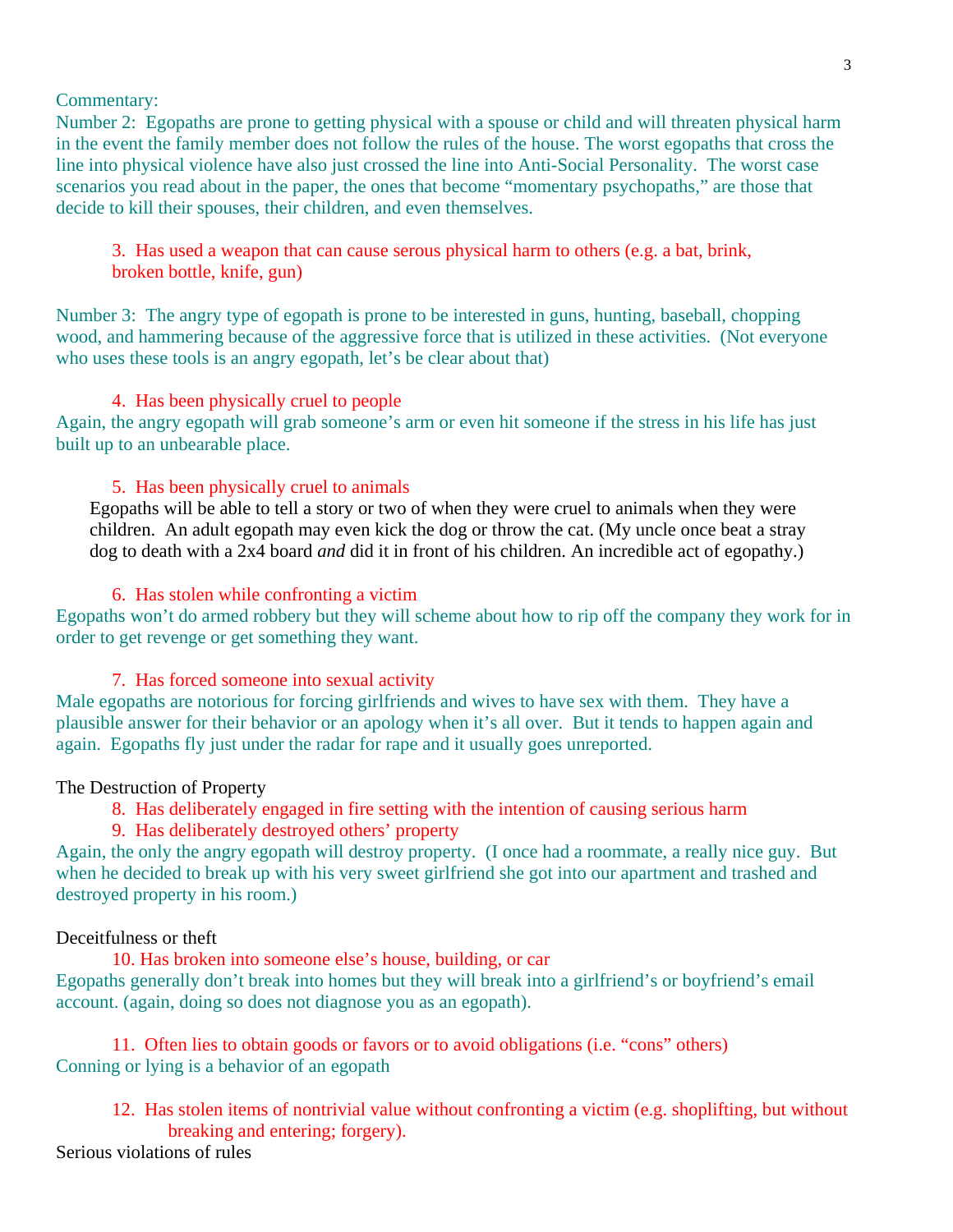- 13. Often stays out at night despite parental prohibitions, beginning before age 13 years
- 14. Has run away from home overnight at least twice while living in parental or parental surrogate home (or once without returning for a lengthy period)
- 15. Is often truant from school, beginning before age 13 years

Number 12: Stealing is also a common behavior of an egopath. Usually, trivial items are taken but given enough stress and they will cross the line into more serious stealing Egopaths generally don't use crowbars but the Antisocial egopath feels no compunction about breaking into someone's computer space to steal proprietary information.

Number 13, 14, 15: When very upset about something an egopath may "disappear" for hours or even days, scaring everyone.

 Clearly these are the behaviors of children and adolescents and they would not apply to the adult egopaths which are the focus of this book. However, we can use this list as a guide to help us see the more subtle behaviors that egopaths would exhibit.

 Now let's examine the criteria for Sadistic Personality Disorder and see how it compares and contrasts with egopathic personality.

Sadistic Personality Disorder

A. A pervasive pattern of cruel, demeaning, and aggressive behavior beginning by as indicated by the repeated occurrence of at least four of the following: (1) has used physical cruelty or violence for the purpose of establishing dominance in a relationship

Egopathic counterpart: In most cases does not use physical violence. Instead he/she will use words and threats to establish control and dominance. This absence of physical violence keeps their behavior under the radar of legal authorities.

(2) Humiliates or demeans people in the presence of others.

The Sadistic egopath will "humiliate" people and loves doing it in the presence of others.

(3) has treated or disciplined someone under his or her control unusually harshly, e.g., a child, student, prisoner, or patient

(3) Punitivism is one of the most common types of mistreatment by an egopath.

(4) is amused by, or takes pleasure in, the psychological physical suffering of others (including animals.) (4) this behavior is rare in egopaths, although, without research, we can not know if it occurs in 5% or in as much as 50% of sadistic egopaths.

(5) has lied for the purpose of harming or inflicting pain on others (not merely to achieve some other goal).

(5) Egopaths lie mostly for the purpose of protecting themselves from unpleasant consequences. This is the ego defense of "Prevarication" (Blackman, 2004)

(6) gets other people to do what he or she wants by frightening them (through intimidation or even terror) (6) Egopaths use mild intimidation consequently depending on their environment. If at work it is usually mild because they know their limits. But at home they are freer to become more frightening.

(7) restricts the autonomy of people with whom he or she has a close relationship, e.g. will not let spouse leave the house unaccompanied or permit teenage daughter to attend social functions.

(7) The egopath's behavior varies according to his environment. They tend to be looking for ways to control their environment which always includes their family members.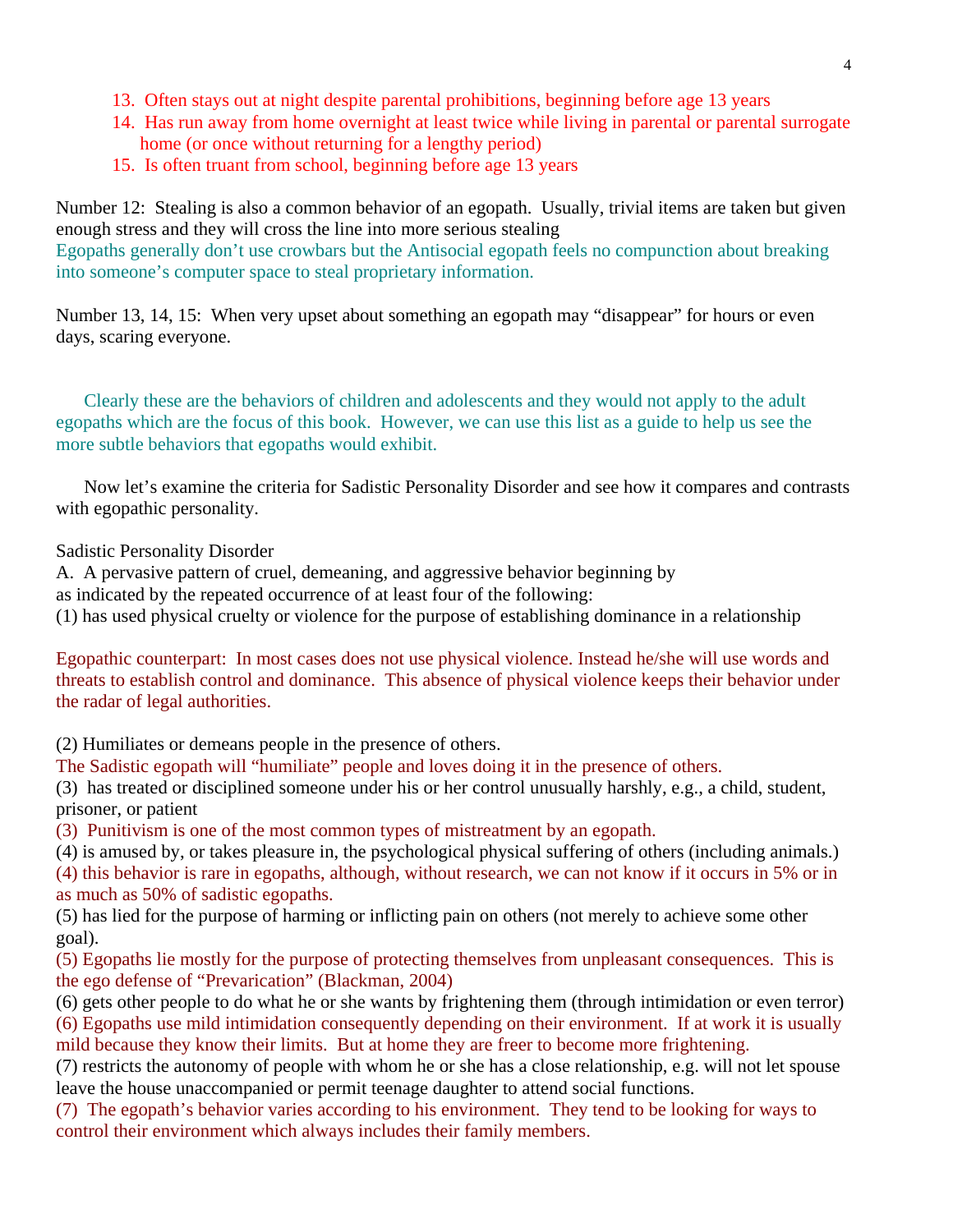(8) is fascinated by violence, weapons, martial arts, injury or torture.

 Egopaths vary widely in their fascinations. It might be weapons or violence but it could also be acts of sexual deviance or physical oddities. (see the comments by the Kate Winslet character in her first movie role in the astonishing film "Heavenly Creatures" in which she says "aren't scars wonderful." By the way, she ends up, well, I won't ruin the end for you.)

- 1. what happened to them
- 2. how that affected them internally, psychologically
- 3. How it changed their brain structure and chemistry
- 4. How it changed how they "see" the world
- 5. What they actually do or have potential of doing.

I will have to decide whether a "Sadistic Personality Disorder" is the same as a "Sadistic Egopath." Should be coded: (301.90) Personality NOS (Sadistic Pers. Dis.)

I would like Dr. Millon to comment on the idea that the reason so many people ignored or disregarded his "Sadistic Personality" is because they saw too much of it in themselves!

Mensorium: acting out the behavior that will most logically lead to the actualization

In Christopher Heggarty's book How To Manage Your Boss, he talks about a leader's "undeveloped ego" and says,

 Indeed, not every aberrant boss is necessarily a corporate psychopath. There's another personality that's often found in the executive suite: the narcissist. While many psychologists would call narcissism a personality disorder, this trait can be seen as quite beneficial for top bosses who have to believe in themselves.

 All personality disordered people are egopaths. But egopaths are not, in my mind, all personality disordered. In fact, inherent in the definition is "not able to be diagnosed with a personality disorder." In other words, the affliction is "subclinical."

 Personality disorders are defined in the DSM as "severe behavioral disturbances." So how does "egopathy" stack up against these severe behavior categories? Egopathy is part and parcel of six of the "Cluster B" type personality disorders and yet less severe. Egopathic behavior samples from the symptoms list of each of the six personality disorders which deal with behaving badly. They are:

```
Antisocial P. D. Borderline P. D. Narcissistic P. D. Obsessive-Compulsive P. D. 
Paranoid P. D. Psychopathic/Sadistic P. D.
```
 It's difficult to know which one to start with: Antisocial or Narcissistic Personality Disorder. When the general populace thinks about a person behaving badly, ½ think about a very uncaring person who only thinks of himself (a narcissist). The other half thinks about an irresponsible person who gets what he wants in a cruel and criminal way regardless of who he hurts or what law he breaks.

 Let me begin this chapter with a story about a narcissist. Mandy was a lovely woman from France. Her father had come to America to invest in a company and she came along for a vacation. She met and fell in love with "Robert" the tall attractive and charming son of a successful architect. They dated for a year before they were engaged and married. They had a lovely wedding in the south of France. But the honeymoon didn't last long. In a matter of weeks Mandy could tell she had gotten herself into trouble. Robert had gone from a caring, self-assured graphic artist to a self-focused, rigid unempathic nightmare of a husband. Their first daughter was a delight but it was difficult being truly happy when her husband was constantly disappearing and leaving Mandy all alone to care for the infant without a car to run errands or to have a life. The strange thing was that he didn't seem to care how she was suffering. Furthermore, he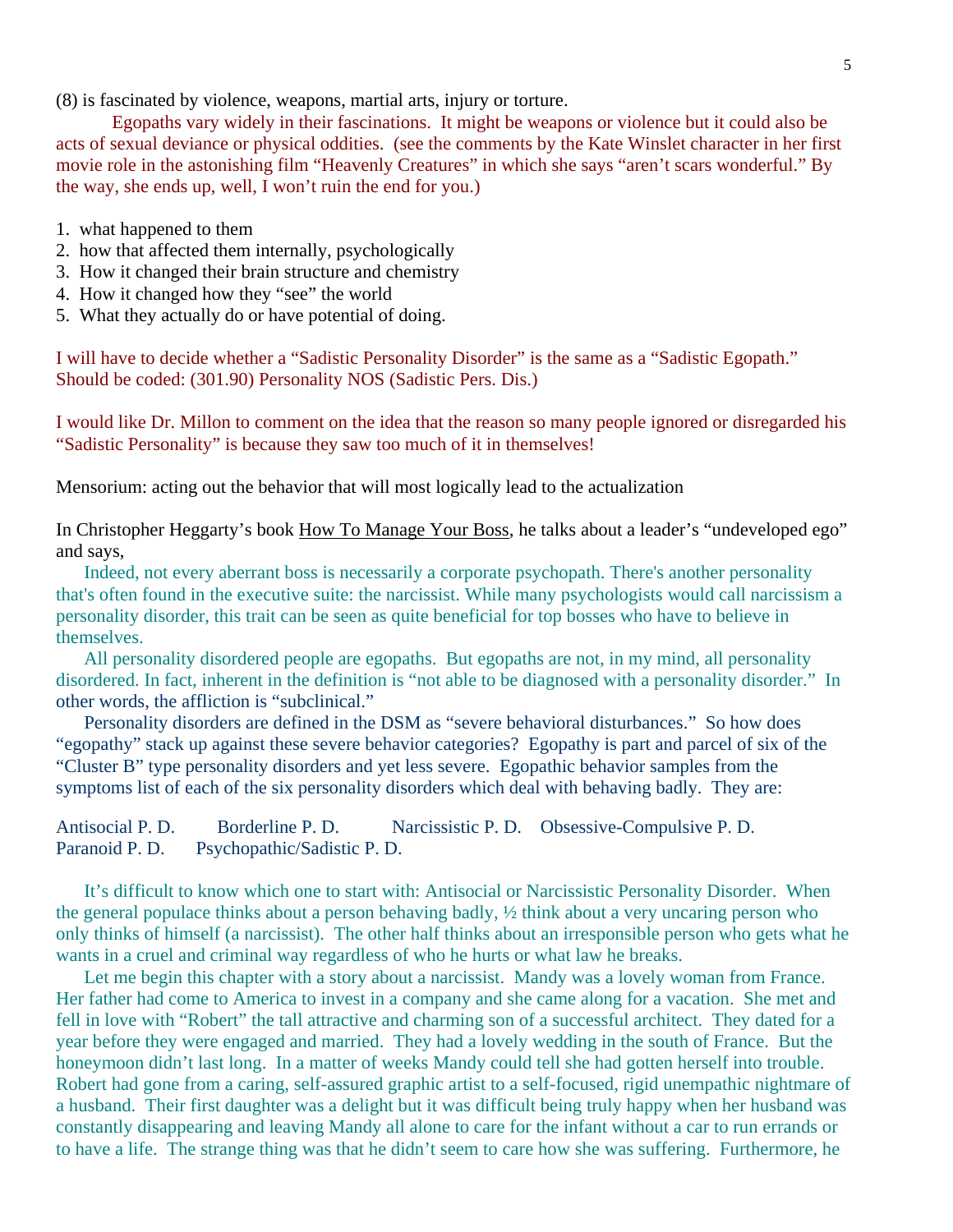seemed to even take pleasure in some of her suffering.

### Narcissistic Personality Disorder: What is it?

What is the difference between an egopath and a narcissist? Answer: "not much." So why have two diagnoses? The bona fide DSM-IV diagnosis of Narcissistic Personality Disorder is a severe illness. The person is extreme symptoms of the disorder. However, for every NPD there are ten who are not really diagnosable. Family members and employees might joke around "He is such a narcissist" but no one really follows through with the identification and the seeking of help.

 I have hoping with the new term "egopath" we can loosen the strict guidelines and at the same time become more diligent about identifying the person. This would lead to an availability of the symptoms to the public and to a broader campaign to get help for these people. "These people" would refer both to the egopath and to the victims that are suffering at their hands.

 In 1957, Cleckley published his watershed book "The Mask of Sanity". After 25 years of pushing the book and its ideas, Cleckley confided in a young protégé, Robert Hare, that he felt like his voice "was a cry in the wilderness." He felt he had failed to sufficiently bring this sinister personality to the public's awareness. This is a shame because this personality must be brought into the public's awareness so that our leaders and supervisors do not duplicate their behavior in our hospitals, businesses, and schools.

 Robert Hare had been a young psychologist in British Columbia fresh out of his master's program at the University of Canada. He landed a job at a local federal prison and began interviewing the inmates for their profiles. He began to notice that the inmates were not always polite, appropriate, and cooperative. They had an interpersonal style that was different from anything he had dealt with before.

 They tended to be sneaky and have a hidden agenda. They were manipulative, crafty, and disrespectful to the young psychologist. They tended to care not one wit for Dr. Hare's feelings or professional needs. It was as if they had a job to do and were driven to fulfill their hidden agenda at whatever cost to whoever came their way.

 In their 1989 article Tim Harpur, Robert Hare, and Ralph Hakstian present the results of the research on psychopathy. It clearly shows that psychopathy can be understood as an illness that is built on two factors: a constellation of personality traits, and a chronic, unstable lifestyle. In other words, the personality inevitably creates a lifestyle which is dysfunctional and begs a diagnosis.

| <b>Level Names</b> |                                 | Possible scores                                             |  |
|--------------------|---------------------------------|-------------------------------------------------------------|--|
| Level One          | Normal                          | innocuous, normal personality<br>1.2                        |  |
| Level Two          | Exasperating                    | 3, 4 irritating, annoying, wearing after a while            |  |
| Level Three        | Egopathic but lovable           | 5, 6 hurtful, shocking, scary, traumatic                    |  |
| Level Four         | Personality Disorder traits     | 7, 8 Narcissistic, AS, O-C, Borderline PD                   |  |
| Level Five         | Serious Personality Dysfunction | 9, 10 Antisocial, Sociopathic, Psychopathic,<br>Sadistic PD |  |

#### Five Levels of Personality Functioning

 Normal, loveable people can spike down into level Three and even level Four. It will be very difficult to define the difference of spiking into Level Four and Spiking into level Five. People who are shocked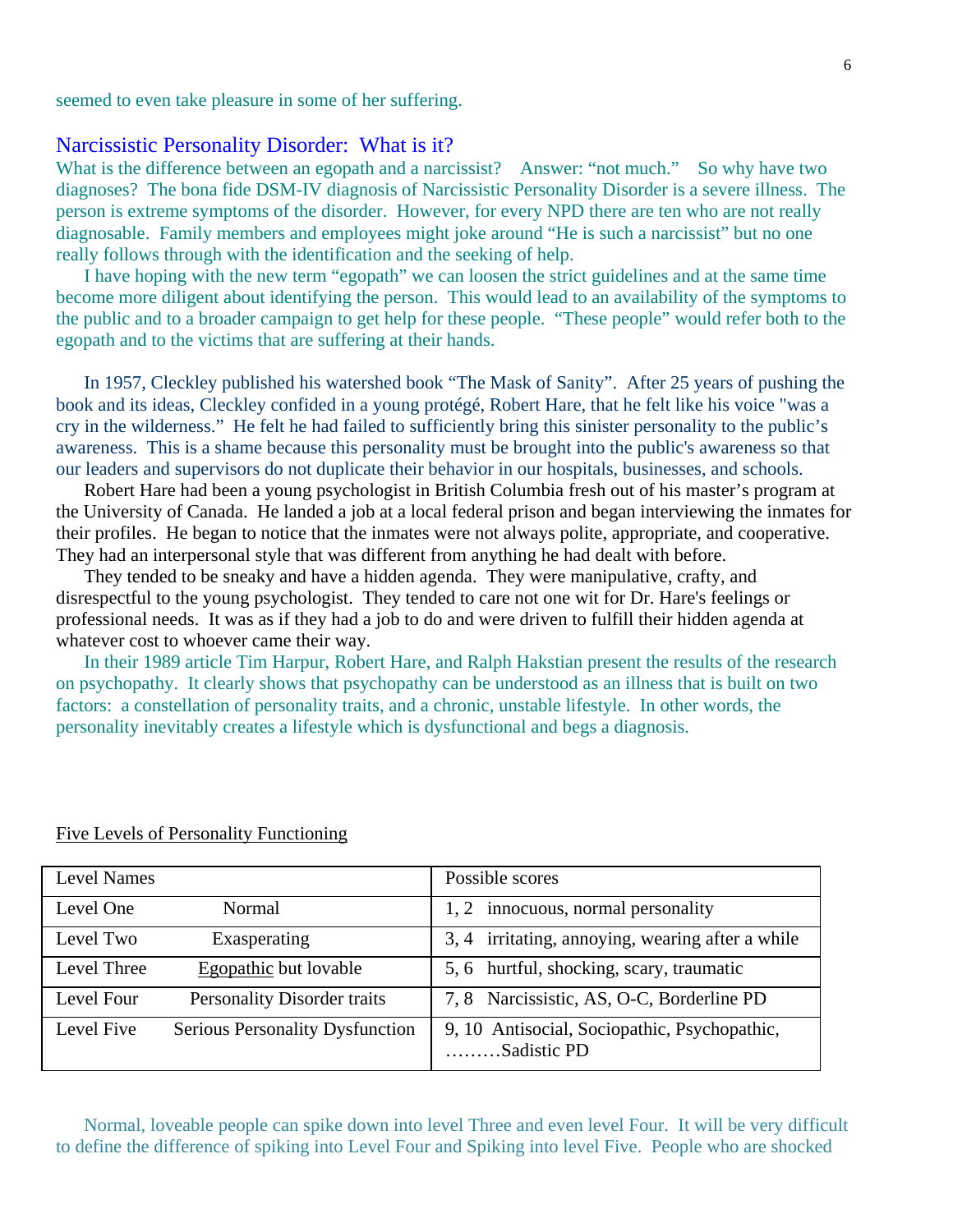and greatly dismayed about the shift in behavior of their loved one will be tempted to say "He spiked into Level Five" when he actually did nothing psychopathic such as tying someone up and torturing them. It is necessary to define these levels very clearly with research.

Let's compare the DSM-III R appendix diagnosis of Sadistic Personality Disorder and Egopathic Personality (EP). As you can see, there is very little difference. If the Sadist scores an 8, 9 and 10 on the personality traits, an EP scores a 5, 6, and 7. "Normal people" will only spike to a 2, 3, or 4.

| <b>Sadistic Personality</b>                                                                                                          | Egopathic Personality (A.) and Behavior (B.)                                                                                                                                                                                                                                  |  |
|--------------------------------------------------------------------------------------------------------------------------------------|-------------------------------------------------------------------------------------------------------------------------------------------------------------------------------------------------------------------------------------------------------------------------------|--|
| Appears to gain pleasure or satisfaction by<br>being sadistic or aggressive toward others<br>(whether consciously or unconsciously). | A. The key word here is "enjoys" seeing the<br>other person suffer. This can be expressed in<br>the form of laughing when the child or<br>significant other (SO) is embarrassed or hurt.<br>B. This is also shown by a lack of sympathy<br>when the SO is suffering or sick.* |  |
| Seeks to dominate an important other (e.g.,<br>spouse, lover, family member) through violence<br>or intimidation.                    | A. EP will "always be right," e.g. they are not<br>good at saying "Oh, I see." May threaten and<br>intimidate when drinking, stressed, or angry.<br>B. They will not defer to others                                                                                          |  |
| Tends to seek power or influence over others<br>(whether in beneficial or destructive ways).                                         | A. The same only a little less. EP will seek to<br>maintain P or I over others in a beneficial or<br>maleficent way.<br>B. Has difficulty sharing power with others.                                                                                                          |  |
| Tends to be controlling                                                                                                              | B. Will interact in a way that makes the SO<br>feel like they are being controlling. In most<br>cases they are attempting to "control" the<br>other's behavior in an ego defensive/expressive<br>way.                                                                         |  |
| Has little empathy; seems unable to understand<br>or respond to other's needs and feelings unless<br>they coincide with his/her own. | B. In cases of power, egopathic behavior is<br>shown when the person feels little empathy and<br>seems unable to understand or respond to<br>other's needs and feelings unless they coincide<br>with his/her own.                                                             |  |
| Takes advantage of others; is out for number<br>one; has minimal investment in moral values.                                         | EP also takes advantage of others; is out for<br>number one; has some investment in moral<br>values but only due to fear of getting caught or<br>punished (Amoral, Peck & Havighurst, 1960)                                                                                   |  |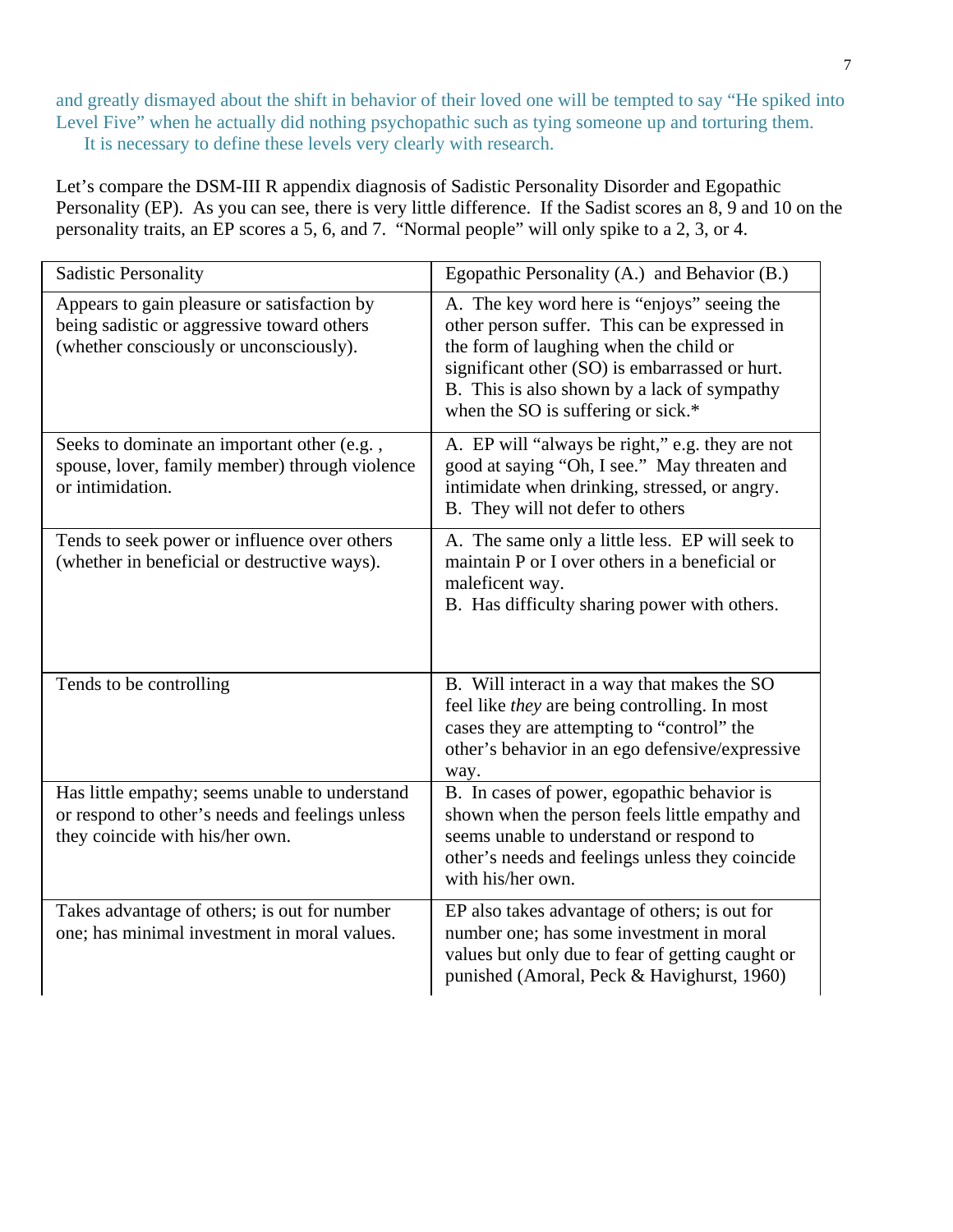| Appears to experience no remorse for harm or<br>injury caused to others. (direct physical or<br>moral injury)                       | B. EP appears to experience no remorse for<br>harm or injury to others. (usually indirect or<br>socially sanctioned: terminating, harassing,<br>disregarding an employee. Flunking,<br>disregarding a student.<br>Some egopaths will say, "I'm sorry" and seem<br>to be regretful but this is a rare type of<br>narcissistic egopathy. |
|-------------------------------------------------------------------------------------------------------------------------------------|----------------------------------------------------------------------------------------------------------------------------------------------------------------------------------------------------------------------------------------------------------------------------------------------------------------------------------------|
| Tends to be critical of others                                                                                                      | Tends to be critical of others. He or she enjoys<br>getting into situations where they can use their<br>power to judge and criticize others                                                                                                                                                                                            |
| Tends to get into power struggles                                                                                                   | Tends to get into power struggles and enjoys<br>making it seem that are in the right. They<br>oftentimes actually have the power to hurt the<br>other person and then just walk away.                                                                                                                                                  |
| Tries to manipulate others' emotions to get<br>what they want                                                                       | Tries to manipulate others' emotions to get<br>what they want, just less so.                                                                                                                                                                                                                                                           |
| Tends to react to criticism with feelings of rage<br>or humiliation.                                                                | Tends to react to criticisms with stony silence,<br>moodiness, or verbal retaliation<br>B. Behavior: tends to have a quick sharp<br>comeback which does not advance the<br>conversation forward.                                                                                                                                       |
| Tends to be rigid, i.e., unable to change at a 10<br>(out of 10) level. As the number goes up, the<br>likely of remission goes down | Tends to be rigid, i.e., unable to change (can<br>fall anywhere between a 5 and a 10 level)                                                                                                                                                                                                                                            |

This last category was added by me. Rigidity is the most common trait of all the personality disorders. The level 10 is a hypothetical value which is utilized to allow the victim or "target" to express quantitatively how little the egopath seems likely to change or improve.

# Functional and Structural Domain Descriptions

Because Personality Disorders are disorders of the entire matrix of the person, their assessment intrinsically requires operational attributes sampled from all important domains of personality.

### Behavioral Level:

(F) Expressively Precipitate (e.g., is disposed to react in sudden abrupt outbursts of an unexpected and unwarranted nature; recklessly reactive and daring, attracted to challenge, risk and harm, as well as unflinching, undeterred by pain and undaunted by danger and punishment).

(F) Interpersonally Abrasive (e.g., reveals satisfaction in intimidating, coercing and humiliating others; regularly expresses verbally abusive and derisive social commentary, as well as exhibiting vicious, if not physically brutal behavior).

## Phenomenological Level:

(F) Cognitively Dogmatic (e.g., is strongly opinionated and close-minded, as well as unbending and obstinate in holding to one's preconceptions; exhibits a broad-ranging authoritarianism, social intolerance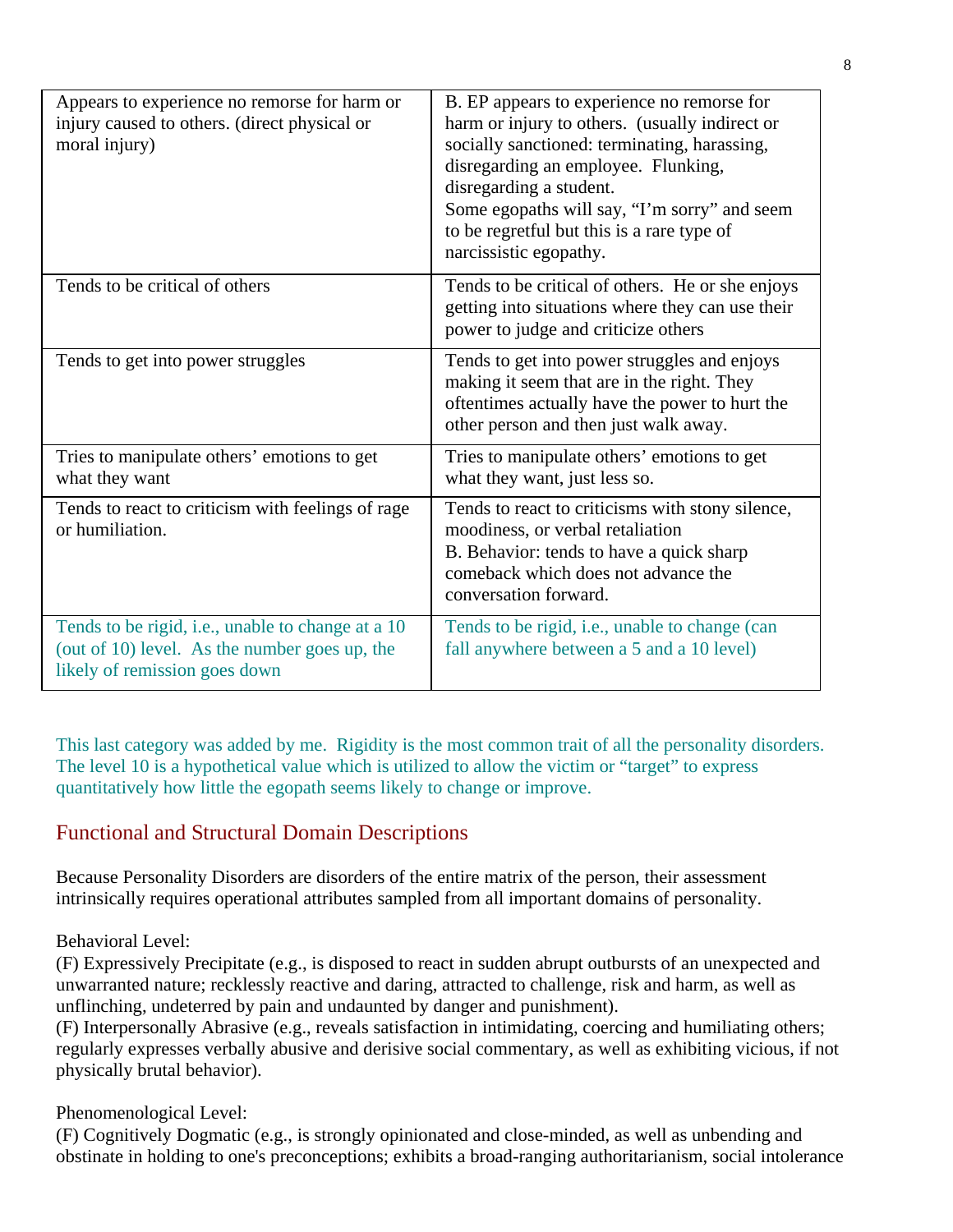and prejudice).

(S) Combative Self-Image (e.g., is proud to characterize self as assertively competitive, as well as vigorously energetic and militantly hardheaded; values aspects of self that present pugnacious, domineering and power-oriented image).

(S) Pernicious Objects (e.g., internalized representations of the past are distinguished by early relationships that have generated strongly driven aggressive energies and malicious attitudes, as well as by a contrasting paucity of sentimental memories, tender affects, internal conflicts, shame or guilt feelings).

#### Intrapsychic Level:

(F) Isolation Mechanism (e.g., can be cold-blooded and remarkably detached from an awareness of the impact of own destructive acts; views objects of violation impersonally, as symbols of devalued groups devoid of human sensibilities).

(S) Eruptive Organization (e.g., despite a generally cohesive morphologic structure composed of routinely adequate modulating controls, defenses and expressive channels, surging powerful and explosive energies of an aggressive and sexual nature threaten to produce precipitous outbursts which periodically overwhelm and overrun otherwise competent restraints).

### Biophysical Level:

(S) Hostile Mood (e.g., has an excitable and irritable temper which flares readily into contentious argument and physical belligerence; is cruel, mean-spirited and fractious, willing to do harm, even persecute others to gets one's way.

File under chapter on the personality disorders

Robert Hare and his study of Psychopathy.

Robert Hare has made a lifetime of studying psychopaths. He has not been studying egopathy without knowing it so his book Without Conscience gives many insights into egopathy. Let's take what he attributes to psychopaths and see what we can learn about egopaths.

### Page 61, Need for Excitement

Hare says Psychopaths have a need for excitement. They like to break the rules. Egopaths will also break the rules, too, but less drastically. For instance, in his book, Hare cites a psychopathic psychiatrist who, though he didn't break the law, berated women cruelly on the weekends. Egopaths love to break the rules as well but the rules they break are concerning interpersonal conduct (RIC). For instance, an egopath will decide to dislike someone and instead of "following the rules" and telling that person with an Adult to Adult conversation (Crucial Conversations, p. 12) they actually move against that person to get them fired or remove them from the program. Just like psychopaths they get a thrill out of doing it and then innocently pass it off as "something had to be done."

 In his next segment he talks about lack of responsibility. This is not the action of an egopath or so it seems at first glance. Egopaths are excellent employees from the standpoint of productivity and even organization. But an egopath will be irresponsible by copping an attitude toward an employee and move against him or her in irresponsible disobedience to company policy of fair treatment and appropriate termination procedure. I once had a supervisor who did everything she could to get me fired. It was the Fourth of July weekend. I was looking forward to working three days in a row. On the Friday she called and said she hadn't found my license renewed on the L.P.C. website. Explaining to her that the L.P.C. board did not update the website but once a month did nothing to dissuade her from her aggressive tone. I told her if I received the confirmation in the mail at noon I would bring it by. Her response was that I might have forged it! There was nothing I had done during my time at the hospital to deserve this lack of trust. This was coming from her own unresolved issues.